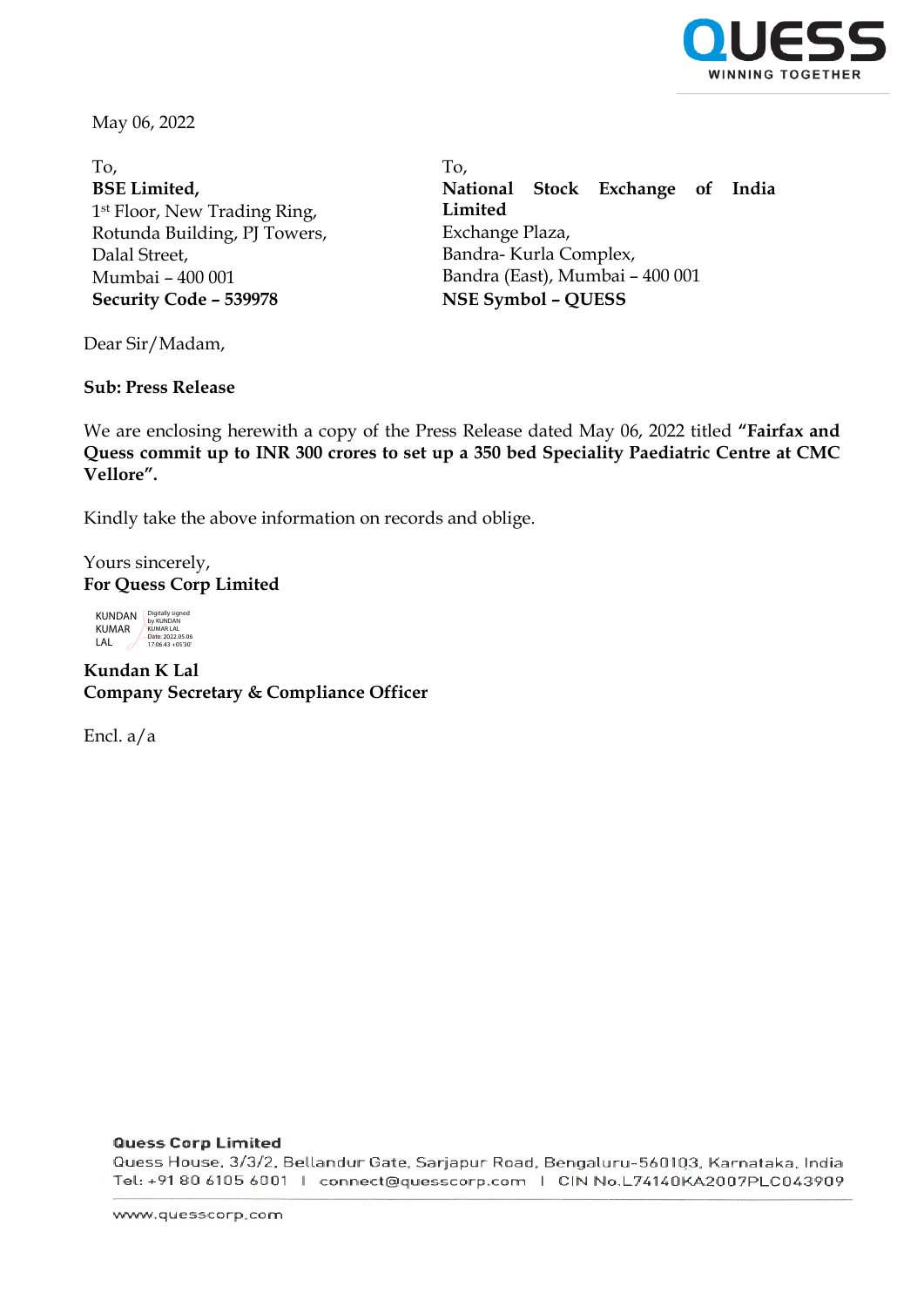

#### BSE: 539978 I NSE: QUESS I ISIN: INE615P01015 I CIN: L74140KA2007PLC043909 I WWW.QUESSCORP.COM

# **Fairfax and Quess commit up to INR 300 crores to set up a 350 bed Speciality Paediatric Centre at CMC Vellore**

#### **6 th May 2022, Bangalore- 560103**

Fairfax Financial Holdings Limited ("Fairfax") along with Quess Corp Ltd. ("Quess"), India's leading business services provider, announces the signing of a MoA with Christian Medical College ("CMC"), Vellore, to set up a paediatric specialty centre at its Kannigapuram campus. The proposed centre, which will be called the 'CMC Vellore Paediatric Specialty Centre', will have 350 beds covering a range of paediatric specialties.

Fairfax and Quess have pledged up to INR 300cr towards setting up this centre, with the vision to provide leading state-of-the-art paediatric medical and surgical services. In addition to treatment, the centre will also focus on education, training and research. This will help meet the medical needs of patients coming not only from different parts of India but across the globe for consultation and treatment.

Research suggests that over 7% of India's population is pushed into poverty every year due to healthcare costs. Even though the Indian government has committed to increase healthcare spending to 2.5% of the GDP by 2025, it will remain much lower than the global average necessitating meaningful philanthropy from private institutions to help democratize access to affordable quality healthcare.

CMC, a renowned medical college of international repute, attracts patients from all economic backgrounds and plays a pivotal role in providing access to affordable quality healthcare. The Fairfax-Quess partnership aims to support CMC's culture of caring for the poor and vulnerable and maintaining a fine balance between providing quality treatment while being inclusive and minimizing the financial burden on patients.

The centre, upon completion, will be located in a building named the 'Fairfax-Quess Block' and will add to the existing capacity of the well-renowned multi-specialty medical institution in Vellore. It will also support the development of programs, services and resources that are scalable and transferable for potential expansion to future sites across the country.

The MoA also outlines the formation of a 'Project Implementation Committee' that will be set up for the guidance, supervision and management of the project during the planning, construction and operational phases. The committee will be chaired by the Director of CMC Vellore and will consist of members nominated by CMC Vellore, Fairfax and Quess.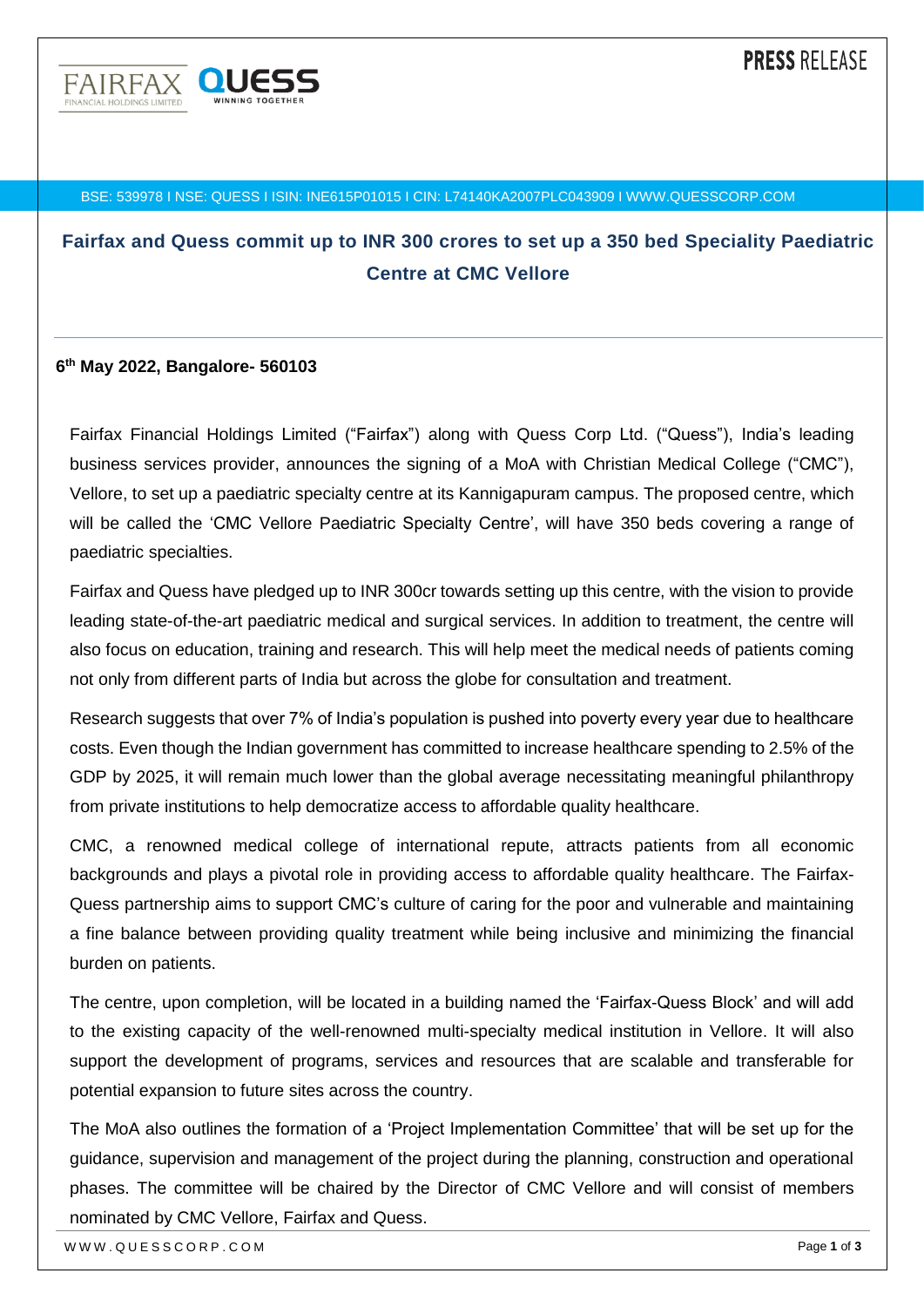

**Mr. Prem Watsa, Chairman and Chief Executive Officer of Fairfax,** said, "We are excited to partner with CMC Vellore, which has a long-established culture of caring for the poor and vulnerable, on the development of this centre. Fairfax is committed to giving back to the communities where we operate and we believe this initiative will enable CMC to lead the way in transforming paediatric care in India."

**Dr. J.V. Peter, Director of CMC,** said, "This is an important moment in the history of Christian Medical College Vellore. Right from its inception in 1900, CMC has played a defining role in identifying healthcare needs in India and providing solutions. We believe that paediatric specialization is the next priority for our country. With this centre, we have come full circle from our initial focus on mothers and children to developing and providing paediatric specialization services and training programs for the country. We are thankful to Mr. Prem Watsa for his vision and generosity to help develop these services and training programs in India and for the confidence he has placed in our institution. We are also grateful to Mr. Ajit Isaac for his constant source of encouragement and support in helping to initiate the project and his interest in impacting the lives of children with specialized healthcare needs. We are confident that this project will be a game-changer in the paediatric specialization domain."

Speaking on the initiative, **Mr. Ajit Isaac, Chairman of Quess**, said, "The last two years have been a testing time for healthcare providers, with institutions like CMC Vellore being at the helm of maximizing healthcare access to a larger section of society. Quess, through Care Works Foundation, has been supporting children's wellbeing, health and hygiene programs for years. This partnership takes our commitment of "impacting lives" further by improving medical care access for children in need."

## **About Fairfax**

Fairfax is a holding company, which through its subsidiaries, is primarily engaged in property and casualty insurance and reinsurance and the associated investment management.

## **About CMC**

The Christian Medical College Vellore, located in Vellore, Tamil Nadu, is an unaided minority educational institution established in the year 1900. Started as a single-bedded clinic, under the leadership of Dr. Ida Sophia Scudder, the only daughter of second-generation American missionaries, it grew into a full-fledged medical college imparting education in medical, nursing and allied health sciences.

As a strictly not-for-profit society, all available funds are used to subsidise student education; to provide free or subsidised treatment for deserving patients; to fund charitable outreach activities; or are invested in infrastructure and projects. In the delivery of health care, CMC has created a culture of caring while pursuing its commitment to professional excellence.